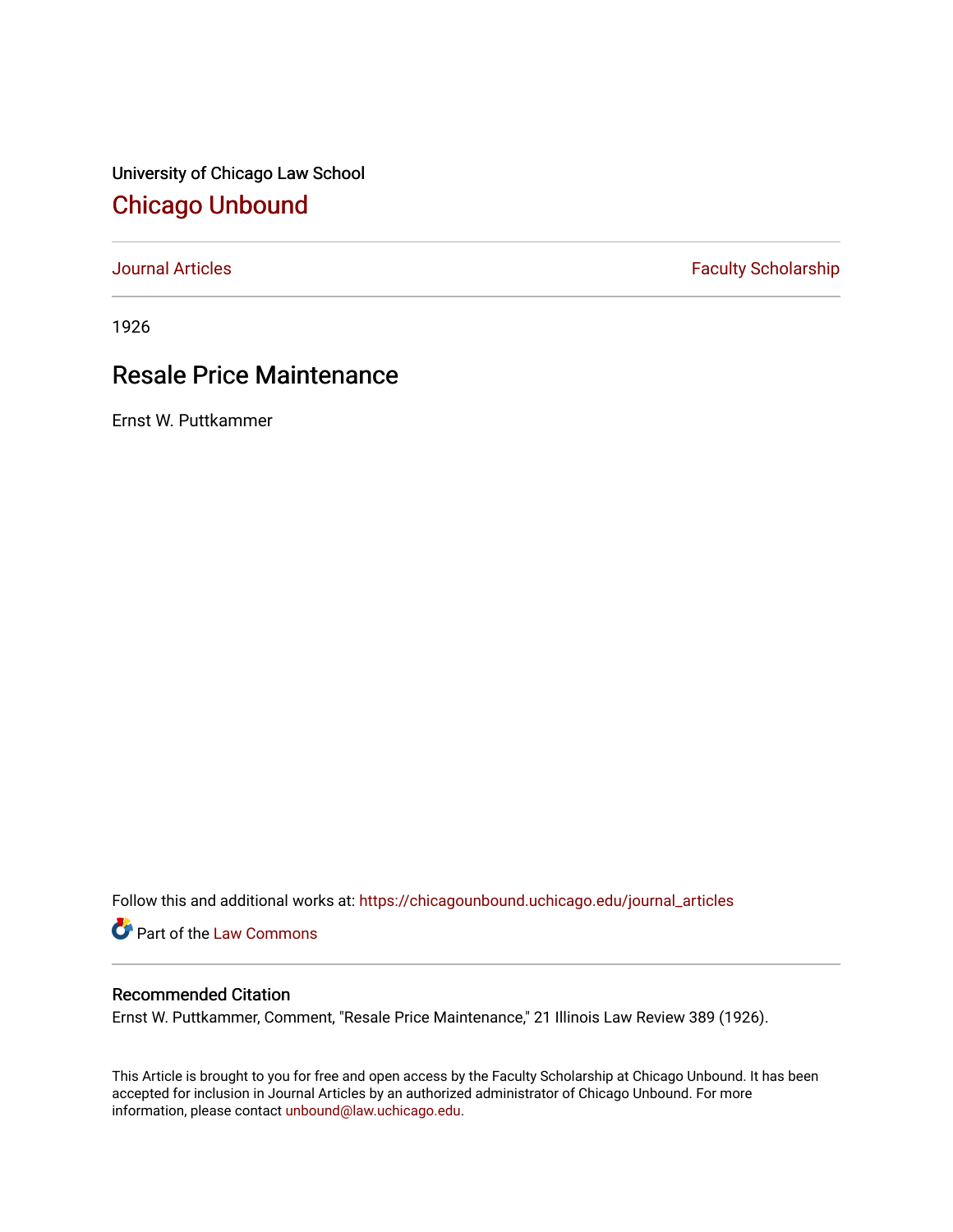ion of the parties is to be sought and carried out whenever possible.7

If the language of the instrument is unambiguous, the intention must be ascertained from the language itself,8 but if the language of the instrument is vague and general or is ambiguous, evidence is admissible to show the actual intention of the parties.<sup>9</sup> In the absence of any such explanation, the instrument is to be construed most favorably to the grantee.10

Ordinarily a gift in general terms to A followed by a gift to another "at" or "upon" A's death creates merely a life estate in **A."**

It is submitted that under the general rules of construction of a deed, the deed in the instant case created merely a life estate in the grantee with a remainder in fee to the grantor and that in any event the decision of the court reads into the instrument a condition which is not actually there and which could only be read in upon competent evidence as to the intention of the parties on the ground that the language of the deed itself was ambiguous and uncertain. BERNARD C. GAVIT.

RESALE PRICE MAINTENANCE.-[Federal] The doubtful wisdom, from the economic viewpoint, of holding that a seller's efforts to control the resale price of his product are always harmful and should not be permitted to succeed, is interestingly illustrated in a recent case which raises the question in a somewhat unusual manner.' The American Tobacco Company (hereafter called the defendant), as well as other manufacturers of tobacco products, sold its goods to jobbers at 90% of a certain schedule of prices called "list" prices. It suggested that its customers should sell to retailers only on the basis of these list prices. This suggestion was frequently disregarded by jobbers, to the mutual dissatisfaction of competing jobbers who saw their margin of profit reduced or even wiped out, and of the defendant which found its system of distribution disorganized. As a result in various cities where the extremest price-cutting conditions prevailed the jobbers themselves took steps to protect themselves by forming loose organizations, which all jobbers were urged to join, which then fixed the proper prices at which sales to retailers should be made. Members were urged to observe these prices, and all violators, whether members or not, were subjected to such pressure as the organization could bring to bear, to

*7. Mittell v. Karl* **133** Ill. 65, 24 **N. E.** 553, 8 L. R. **A.** 655; *Wilson v. Carrico* 140 Ind. **533,** 40 **N. E. 50,** 49 **A. S.** R. **213.**

**8.** *Fowler v. Black* **136 Ill. 363, 26 N. E.** 596, **11** L. **L A. 670.**

**-9.** *Dixon v. Van Hoose* **157** Ala. 459, 47 So. 718, **19** L. R. **A. N. S. 719.**

10. *Davenport v. Gwilliams* 133 Ind. 142.

**11.** *Tiffany* op. cit. (2nd ed.) Vol. **1, p. 79.**

**1.** *American Tobacco Company v. Federal Trade Commission* **(1925) 9** Fed. (2d) 570.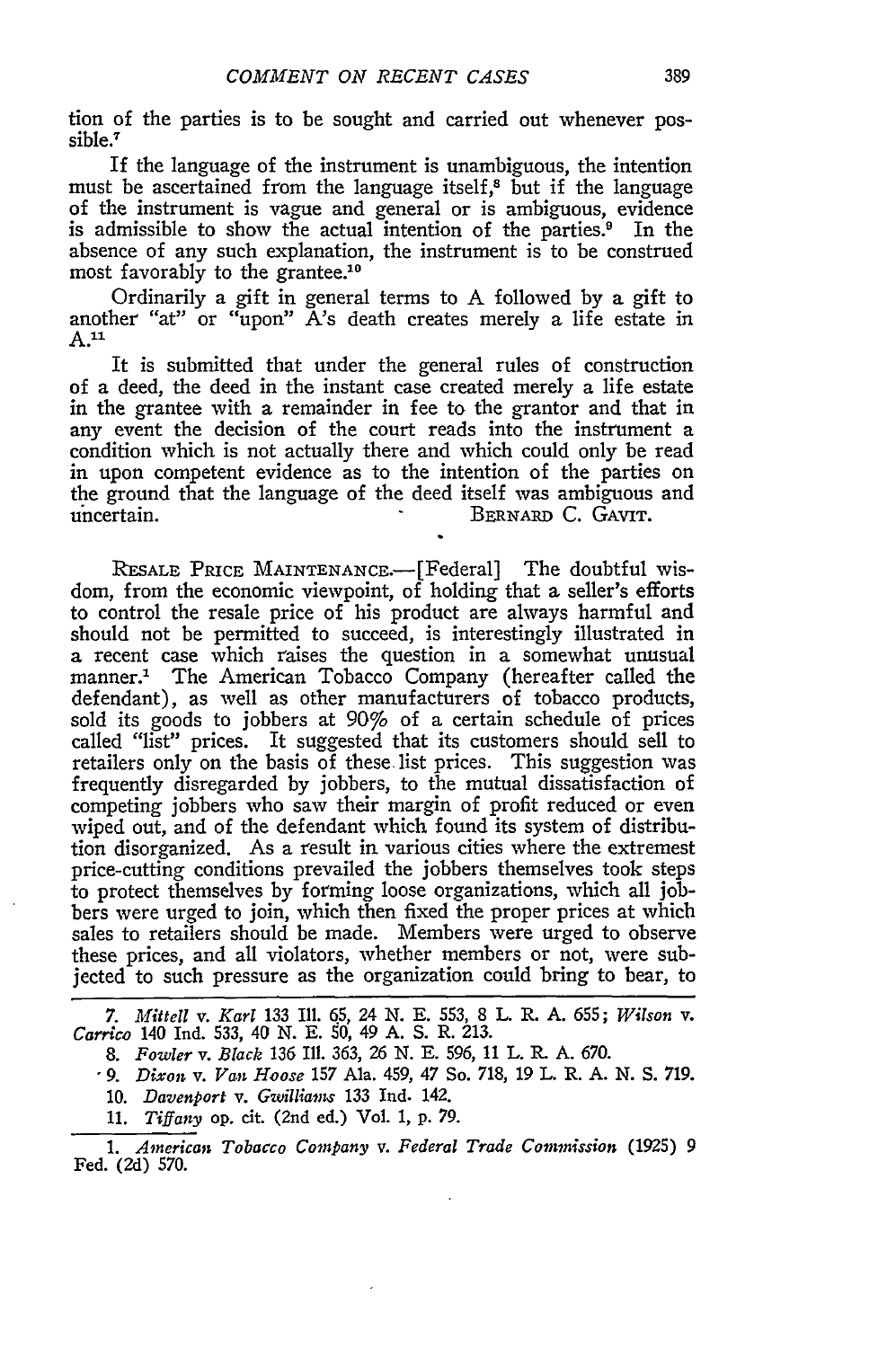get them in line. The most effective measure was to shut off their purchases from the manufacturers. The manufacturers, including the defendant, were not only in sympathy with the aims of such organizations, but actively urged upon jobbers the desirability of establishing them. When, therefore, one of these organizations transmitted to the defendant the names of several offending jobbers (members and non-members) and requested its assistance by a refusal to send any further supplies to them, the defendant readily agreed and did refuse to make any further sales to the offenders until they should be reinstated. The respondent commission thereupon issued an order requiring it to cease from assisting any of its dealer customers in maintaining the resale prices agreed upon by such dealer customers. The present proceeding was on a petition to review this order. It should be noticed  $(1)$  that there was no attempt by anyone to set the prices at which retailers should sell to ultimate consumers, (2) that while the defendant did suggest the prices to be exacted of retailers, it did not insist on the organizations' adopting these suggestions; the latter were free to agree on other prices and in the present case had in fact decided on a scale substantially lower than the defendant's suggestions. Provided that the jobbers were satisfied, the defendant was quite content also.<sup>2</sup> The commission's order to cease and desist was set aside by the Circuit Court of Appeals.

The English courts have never felt the hostility to any form of resale price maintenance so strikingly shown by our federal courts.3 Typical of their reaction is Mr. Justice Phillimore's statement<sup>4</sup> that "Price maintenance agreements are modern things and are strange to those who have been brought up on older lines, but they are in almost universal commercial use, and it would be a scandal if they could not be enforced." Such a view, however, has never been adopted by the Canadian courts, which have held without exception that this type of agreement was opposed to public interests.<sup>5</sup> In the United States the state courts have been unable to reach any agreement, such provisions in a sale contract being sometimes considered with little or no disfavor,<sup>6</sup> sometimes regarded as clearly against public policy because in reduction of the competition between job-

*2.* Although the various manufacturers who thus co-operated with the jobbers' organizations controlled so large a share of the tobacco products<br>that jobbers could not carry on business without dealing with them, the pro-<br>ceedings raised no question of monopoly under the Sherman Act. The sol itself.

3. The leading case is *Elliman v. Carrington* (1901) 2 Ch. 275.

4. In *Dunlop Pneumatic Tyre Co. v. Selfridge & Co.* (1913) **29** T. L. R. 270.

*5. Wainpole v. Lyons* (1904) 25 Rap. Jud. de Quebec (Super.) 390; *Wampole & Co. v. Karn Co.* (1906) 11 Ont. L. 619.

6. Grogan v. Chaffee (1909) 156 Calif. 611; Ghirardelli Co. v. Hunsicker (1912) 164 Calif. 355; Garst v. Charles (1904) 187 Mass. 144; Ingersoll v. Hahne (1917) 88 N. J. Eq. 222; ditto (1918) 89 N. J. Eq. 332. The two last definite stand on the opposite side.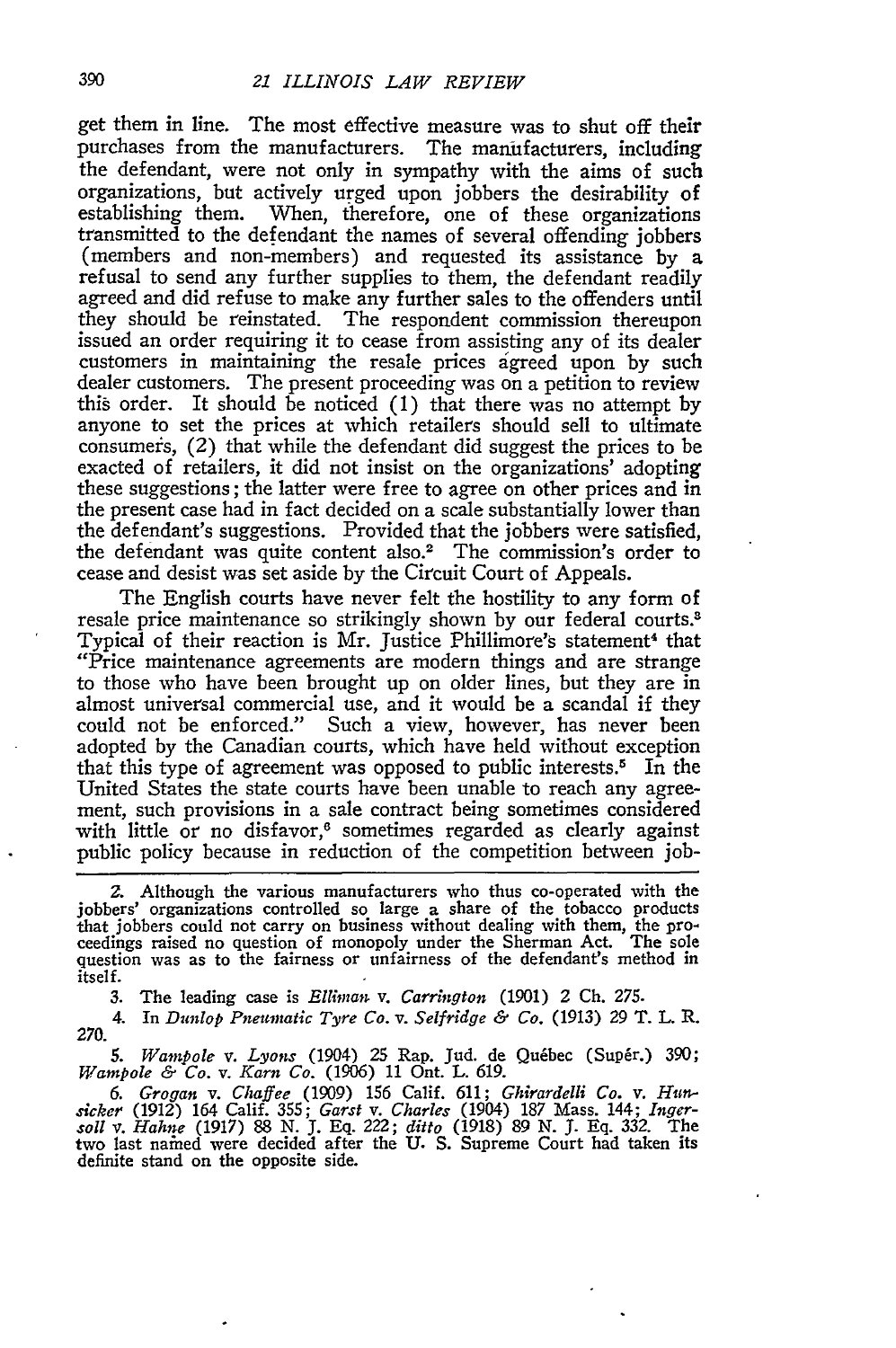bers or between retailer,<sup>7</sup> and sometimes as depending for their fate on further considerations, such as whether the article involved was the monopoly in any event (e. g., where made under a patent) of the seller, who in such a case could not be charged with attempting to restrain trade." Almost without exception they show little attempt to make any real analysis of the economic significance of a contract whose economic desirability or undesirability is the entire question before them. The opposite aspect of the problem, viz., the desirability of freedom of contact, gains even slighter notice. In only two cases was a more thorough analysis made, and in both the restriction was upheld.<sup>9</sup>

The federal courts, under the leadership of *Miles v. Park*<sup>10</sup> have taken a decided stand against resale price maintenance, and although a producer has the bare right to refuse to sell to anyone he chooses,<sup>i1</sup> he may not by agreement or concerted action with others make this refusal follow as a consequence of violations of price agreements reported to him.<sup>12</sup> In view of this background a decision adverse to the defendant might have been looked for. It comes as a surprise to find that the decision favors the defendant's price fixing efforts. To arrive at this result the court was forced to distinguish *Miles v. Park* and *Federal Trade Commission v. Beech-Nut Packing Co.* For the former this was done **by** showing that in it the producer was attempting to control the price at which retailers were selling to consumers **by** preventing wholesalers from making sales to recalcitrant retailers. Here however the defendant was concerning itself only with wholesalers' prices to retailers. The latter were free to charge what they liked. While this does distinguish the cases, their deeper opposition is not touched. The essence of the *Miles* case lies in Mr. Justice Hughes' statement that "The complainant having sold his product at prices satisfactory to itself, the public is entitled to whatever advantage may be derived from competition in the subsequent traffic," even in the next sale it would seem. Another point of difference between the two cases lies in who did the price fixing. In the *Miles* case it was the producer himself who did so, and it was said that he could fare no better than would be the case if the restriction emanated from the dealers, thus plainly indicating at least as much hostility to the lat-

• *7. Hill v. Gray* (1910) **163** Mich. 12; *Freeman v. Miller* (1909) **9** Ohio N. P. N. **S.** 26.

*8. Garst v. Harris* (1900) 177 Mass. 72.

9. Fisher Flouring Mills Co. v. Swanson (1913) 76 Wash. 649; Park v. National Druggists' Assn. (1903) 175 N. Y. 1. The latter is in many respects especially like the principal case, except that the price was fixed by the manufacturers, not by the association of druggists.

10. (1911) 220 U. S. 373.

11. *U. S.* v. *Colgate & Co.* (1919) 250 **U.** S. 300.

12. *Federal Trade Commission v. Beech-Nut Packing Co.* (1922) 257 **U.** S. 441. The United States Supreme Court cases down to and including this case are analyzed by Ch. W. Dunn in "Resale Price Maintenance" (1923) Yale Law Jour. 32:676.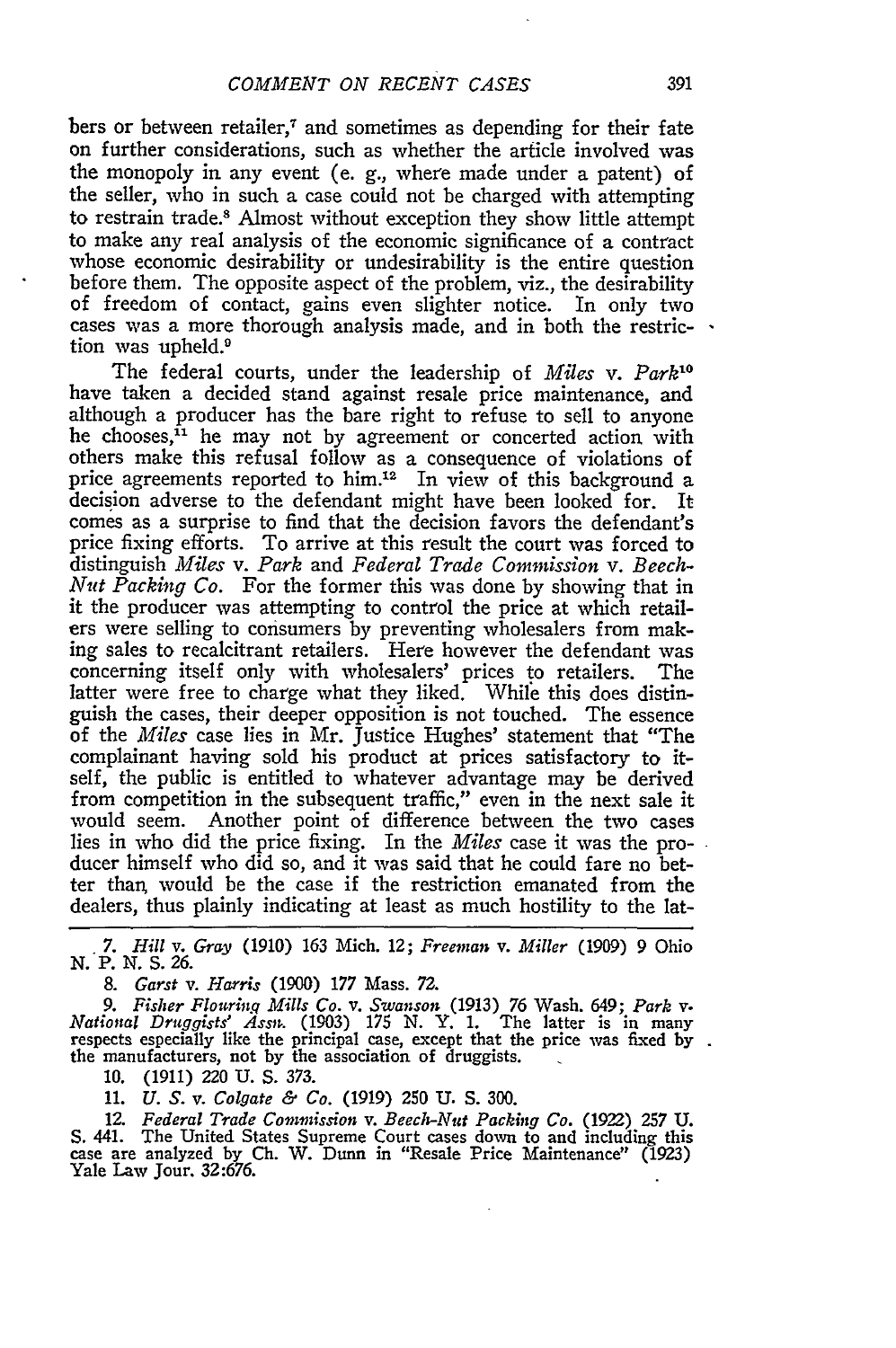ter situation. Yet here it was precisely the dealers who set the price, and for some reason this seems to have been regarded as a point in the defendant's favor. The *Beech-Nut* case too is distinguished on the ground that there was no attempt to fix retail prices. But the principal contribution made by that case was that price fixing passed the forbidden line when it was enforced or aided by co-operative means. Contracts were not a requisite; any form of joint effort was enough. It may be that this is an impossible line to draw, and that there is an insensible gradation from the clearest co-operation, on through mere "suggestions" by the producer, coupled with spontaneous aid by sympathetic distributors, all the way to unexplained conduct by the producer, on which he allows distributors to put their own interpretation.<sup>13</sup> But whether the line can be drawn or not, it has been laid down and the co-operation between the defendant and the jobbers' organization in the instant case was of the clearest kind.

It is difficult therefore to escape the conclusion that the court is in reality trying to reopen the entire subject of the economic undesirability of resale price fixing. This impression is strengthened by their reference in several parts of the .opinion to such economic arguments as the demoralization of the defendant's means of distribution and by their assertion that "practices cannot be regarded as unfair methods of competition" which seek to prevent such demoralization.

Such a fundamental about-face may be highly desirable. Where there is one believer in the wisdom of enforcing entire freedom as to resale prices,<sup>14</sup> there are a half dozen who as earnestly urge the fairness and desirability of allowing producers to set the price at which their goods shall everywhere be sold. The center of their argument is that whatever the legal form may be the distribution of a specialty remains of vital concern to the producer even though he has parted with legal title to the article itself, that the jobbers and retailers are in fact as much a part of his selling organ-

**13.** The difficulty of determining where co-operation ceases and independent action begins, and of making a rule of public policy hinge on the answer is well put in a speech **by** Federal Trade Commissioner Gaskill, reprinted in the Congressional Record. 68th Congress. Feb. 13, 1924. p. 2383.

14. This view is admirably argued by *W. H. S. Stevens* in "Resale Price Maintenance as Unfair Competition" (1919) Columbia Law Rev. **19:265.** See also *Fed. Trade Comnission v. Mishawaka Woolen Mfg. Co.* (1919) 1 F. T. C. Dec. 506. The gist of these arguments is that fixing a resale price penalizes the efficient low-cost distributor in favor of the highcost one. The weakness of this position is in its assumption that the price-<br>cutting will be done by a more efficient distributor who by reason of his<br>greater efficiency will still distribute at a profit. It is much more l the price-cutter will be no more efficient than his rivals, but that his cutting will be due simply to a desire to attract customers to whom he can then sell other goods at such a profit as to make up for the lack of profit (or even<br>loss) on the article used as bait. Under such an interpretation the person<br>desiring to cut prices would not necessarily be the more efficient distr but rather the distributor (whether efficient or not) who was large enough to deal in several different lines of goods.